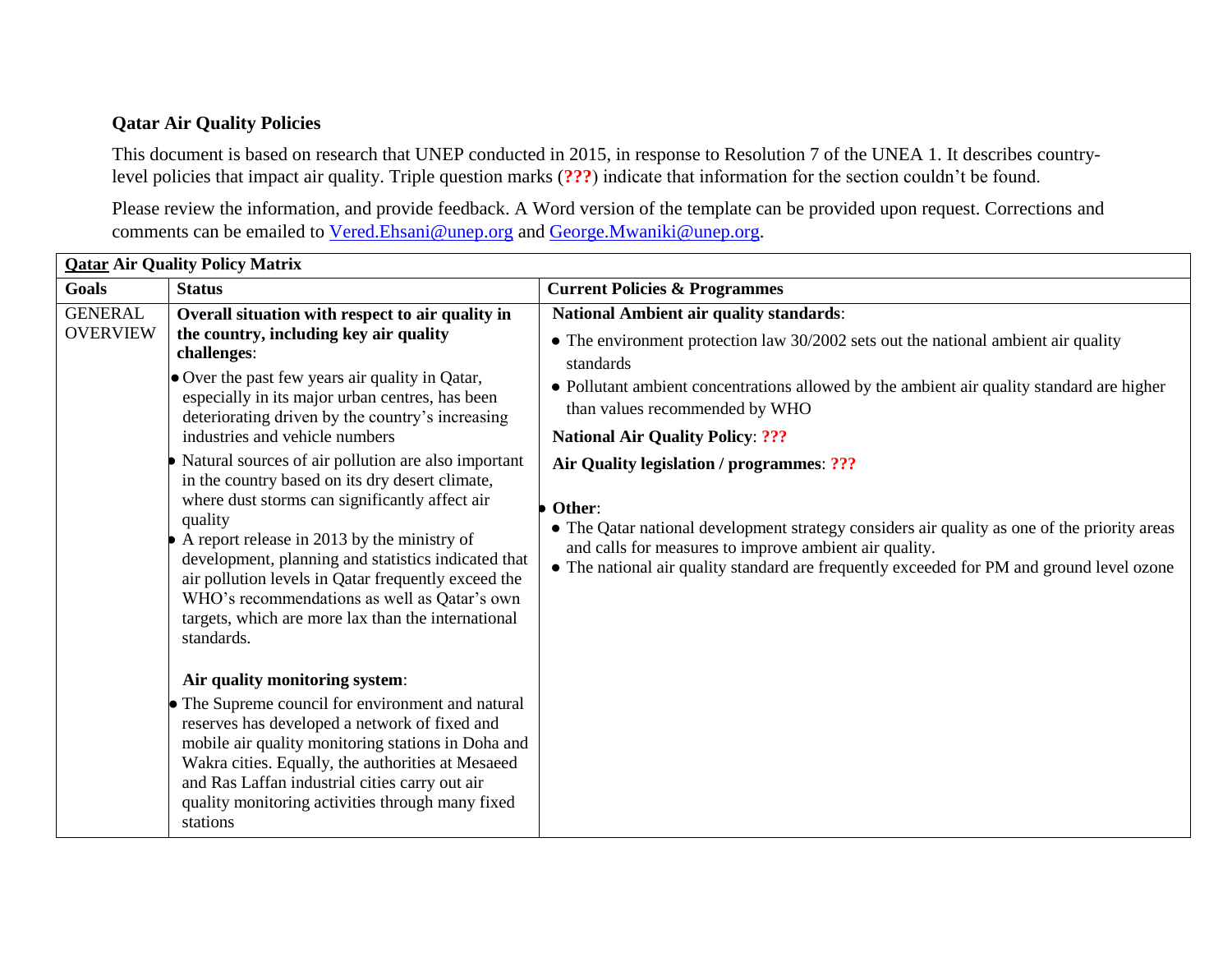| <b>REDUCE</b><br><b>EMISSIONS</b><br><b>FROM</b><br><b>INDUSTRIE</b><br>S | Industries that have the potential to impact air                                                                                                                                                                                                                                                                                                                                                                                     | <b>Emission regulations for industries:</b>                                                                                                                                                                                                                                                                                                                                                                                                                                                                                                                                                 |
|---------------------------------------------------------------------------|--------------------------------------------------------------------------------------------------------------------------------------------------------------------------------------------------------------------------------------------------------------------------------------------------------------------------------------------------------------------------------------------------------------------------------------|---------------------------------------------------------------------------------------------------------------------------------------------------------------------------------------------------------------------------------------------------------------------------------------------------------------------------------------------------------------------------------------------------------------------------------------------------------------------------------------------------------------------------------------------------------------------------------------------|
|                                                                           | quality:<br>• Industrial emissions are the most important<br>emission sources of PM and SO2                                                                                                                                                                                                                                                                                                                                          | • Environment protection law No. 30 of 2002 requires an environmental permit before<br>permitting the establishment, this allows for the evaluation of the possible air quality<br>effects of the establishment.<br>Small installation's emissions regulated: (Yes/No)                                                                                                                                                                                                                                                                                                                      |
|                                                                           | • Air pollution from industrial installations<br>emanates from the following; liquefied natural<br>gas, crude oil production and refining, ammonia,<br>fertilizers, petrochemicals, steel reinforcing bars,<br>cement, commercial ship repair among others <sup>1</sup> .                                                                                                                                                            | • There is no specific policy framework dedicated to renewable energy in Qatar; however the<br>country is opting for huge investment and utility of renewable energy<br>Renewable energy investment promoted: ???                                                                                                                                                                                                                                                                                                                                                                           |
|                                                                           | • The oil and gas industry accounts for more than<br>50% of the GDP<br>GDP of country: USD 213.1B in $2013^2$                                                                                                                                                                                                                                                                                                                        | <b>Energy efficiency incentives:</b> (ex: Subsidies, labelling, rebates etc) ???<br>Incentives for clean production and installation of pollution prevention technologies:<br>???                                                                                                                                                                                                                                                                                                                                                                                                           |
|                                                                           | <b>Industries' share of GDP: 72.2%</b>                                                                                                                                                                                                                                                                                                                                                                                               | Actions to ensure compliance with regulations: (monitoring, enforcement, fines etc) ???                                                                                                                                                                                                                                                                                                                                                                                                                                                                                                     |
|                                                                           | <b>Electricity sources:</b><br>$\bullet$ 100% of the installed electricity generating<br>capacity (7.83 million KW in 2010) is generated<br>from fossil fuel.<br>• Electricity demand in Qatar has grown rapidly in<br>recent years, and the government expects demand<br>to continue growing at double-digit rates.                                                                                                                 | Other actions at national, sub-national and / or local level to reduce industrial<br><b>emissions:</b> (can include incentives to move industries to less populated areas here) ???                                                                                                                                                                                                                                                                                                                                                                                                         |
| <b>REDUCE</b><br><b>EMISSIONS</b><br><b>FROM</b><br><b>TRANSPOR</b><br>T  | Key transport-related air quality challenges:<br>(ex: vehicle growth, old fleet, dirty fuel, poor<br>public transport etc)<br>• Qatar encourages road transport; this is<br>demonstrated by the considerably low cost of<br>gasoline which stood at USD 0.27 per litre in<br>2015.<br>• The transport sector is the second most energy-<br>intensive in the country, accounting for almost<br>20% of total final energy consumption. | <b>Vehicle emission limit:</b> (Euro rating)<br>• Vehicle emission testing is done every 3 years, and this test forms the bases for licensing<br>Fuel Sulphur content: (in ppm): Gasoline sulphur content is regulated at 500ppm<br>Fuel Lead content: Since 1997, all transport vehicles use lead free gasoline.<br><b>Restriction on used car importation: ???</b><br>Actions to expand, improve and promote public transport and mass transit: ???<br>Actions to promote non-motorized transport: (ex: include sidewalks and bike lanes in<br>new road projects, car-free areas etc) ??? |

 1 'Countries of the World - 32 Years of CIA World Fact Books', 2015 <http://www.theodora.com/wfb/#R>. 2 'Countries of the World - 32 Years of CIA World Fact Books'.